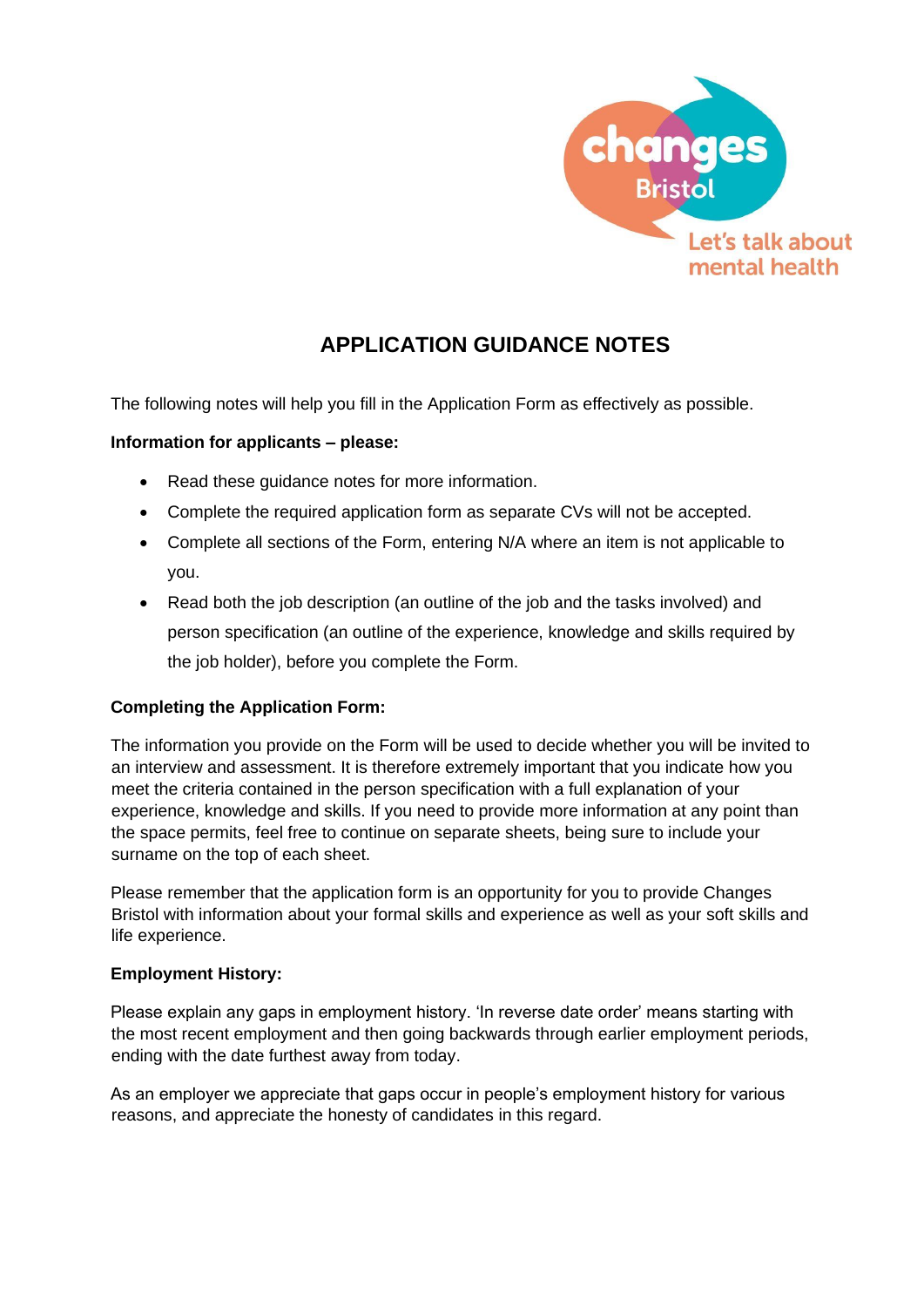### **Referees:**

Employment references will be taken up if you are offered a job. No appointment will be made without satisfactory references being received. You should always ask permission from your proposed referees before naming them on the Form.

# **Equality of Opportunity:**

Changes Bristol is an equal opportunities employer and welcomes applications from groups currently under-represented in its workforce. It is essential that we monitor the effectiveness of our policy and to help us do this we appreciate your cooperation in completing the separate Equal Opportunities Monitoring Form. This can be returned under separate cover if you wish. This information will not be used when short-listing and all information will be treated in the strictest confidence.

# **Special Arrangements:**

Changes Bristol has adopted the following definition of 'disability' – 'a physical or sensory impairment, learning difficulty or emotional or mental distress'. Changes Bristol is committed to making reasonable adjustments to ensure that interviews and jobs accessible to people with disabilities. This includes travel costs for people who are not able to use public transport.

# **Disclosure of Criminal Convictions:**

Under the Rehabilitation of Offenders Act 1974 you are required to give details of any convictions that are not 'spent'. A Disclosure and barring Service check (formerly a Criminal Records Bureau check) will take place for any candidate that is offered the position applied for.

#### **Right to work:**

Under the Asylum and Immigration Act 1996, all employers must now check and copy certain original documents from potential employees. If you are asked to come to an interview would you please bring with you either:

A passport showing that you are a British citizen, or have a right of abode in the UK, or a similar national passport, national identity card, residence permit, other travel document, or Application registration card, confirming your right to remain in the UK; or

A document showing your permanent National Insurance number and name, and a full UK birth certificate or other related document confirming your right to remain in the UK, or A work permit or other related document confirming your right to remain in the UK.

# **Use of Personal Information:**

Changes Bristol will use your personal information for personnel administration and management purposes. You have the right of access to your personal records. On applying in writing to the Chair of the Trustees you have the right to receive a copy of the information held about you, except for confidential references.

#### **When complete:**

Please return your Application and Equal Opportunities Form to: